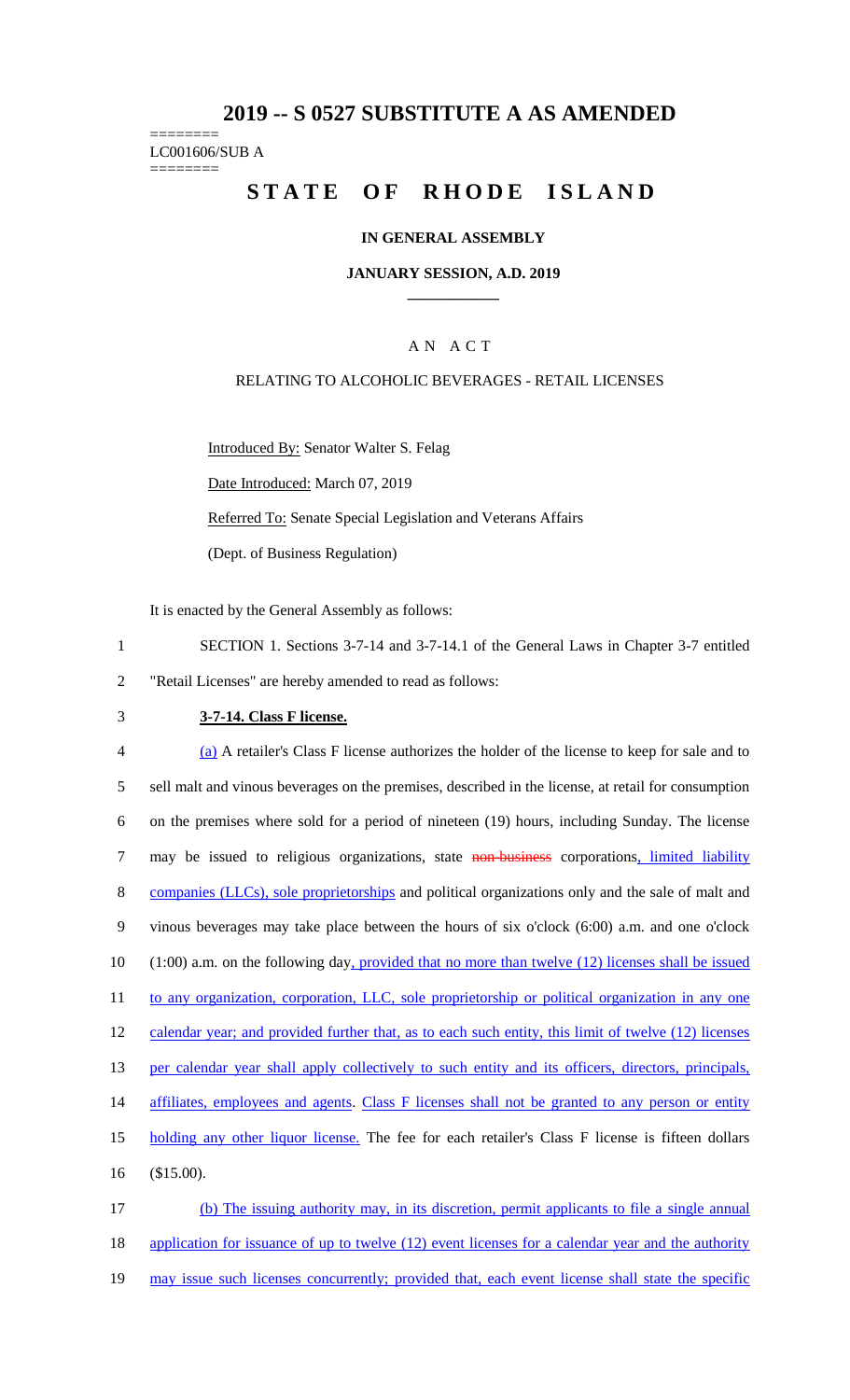1 event date with which it is associated; and provided further that, the applicant shall pay the

2 collective amount of the event license fees, fifteen dollars (\$15.00) multiplied by the number of

- 3 licenses issued, at the time of issuance.
- 

### 4 **3-7-14.1. Class F-1 license.**

5 (a) A retailer's Class F-1 license authorizes the holder of the license to keep for sale and 6 to sell alcoholic beverages on the premises, described in the license, at retail for consumption on 7 the premises where sold for a period of nineteen (19) hours, including Sunday. The license may 8 be issued to religious organizations, state non-business corporations, limited liability companies 9 (LLCs), sole proprietorships and political organizations only and the sale of beverages may take 10 place between the hours of six o'clock (6:00) a.m. and one o'clock (1:00) a.m. on the following 11 day; provided that, no more than twelve (12) licenses shall be issued to any organization, 12 corporation, LLC, sole proprietorship or political organization in any one calendar year; and 13 provided further, that as to each such entity, this limit of twelve (12) licenses per calendar year 14 shall apply collectively to such entity and its officers, directors, principals, affiliates, employees 15 and agents. Class F-1 licenses shall not be granted to any person or entity holding any other liquor 16 license. 17 (b) The fee for the license is thirty-five dollars (\$35.00.) 18 (c) The issuing authority may, in its discretion, permit applicants to file a single annual 19 application for issuance of up to twelve (12) event licenses for a calendar year and the authority 20 may issue such licenses concurrently; provided that, each event license shall state the specific 21 event date with which it is associated; and provided further that, the applicant shall pay the 22 collective amount of the event license fees, thirty-five dollars (\$35.00) multiplied by the number 23 of licenses issued, at the time of issuance. 24 (d) Class F and F-1 license holders shall purchase alcohol for resale from Class A license 25 holders only. 26 SECTION 2. This act shall take effect upon passage.

#### ======== LC001606/SUB A ========